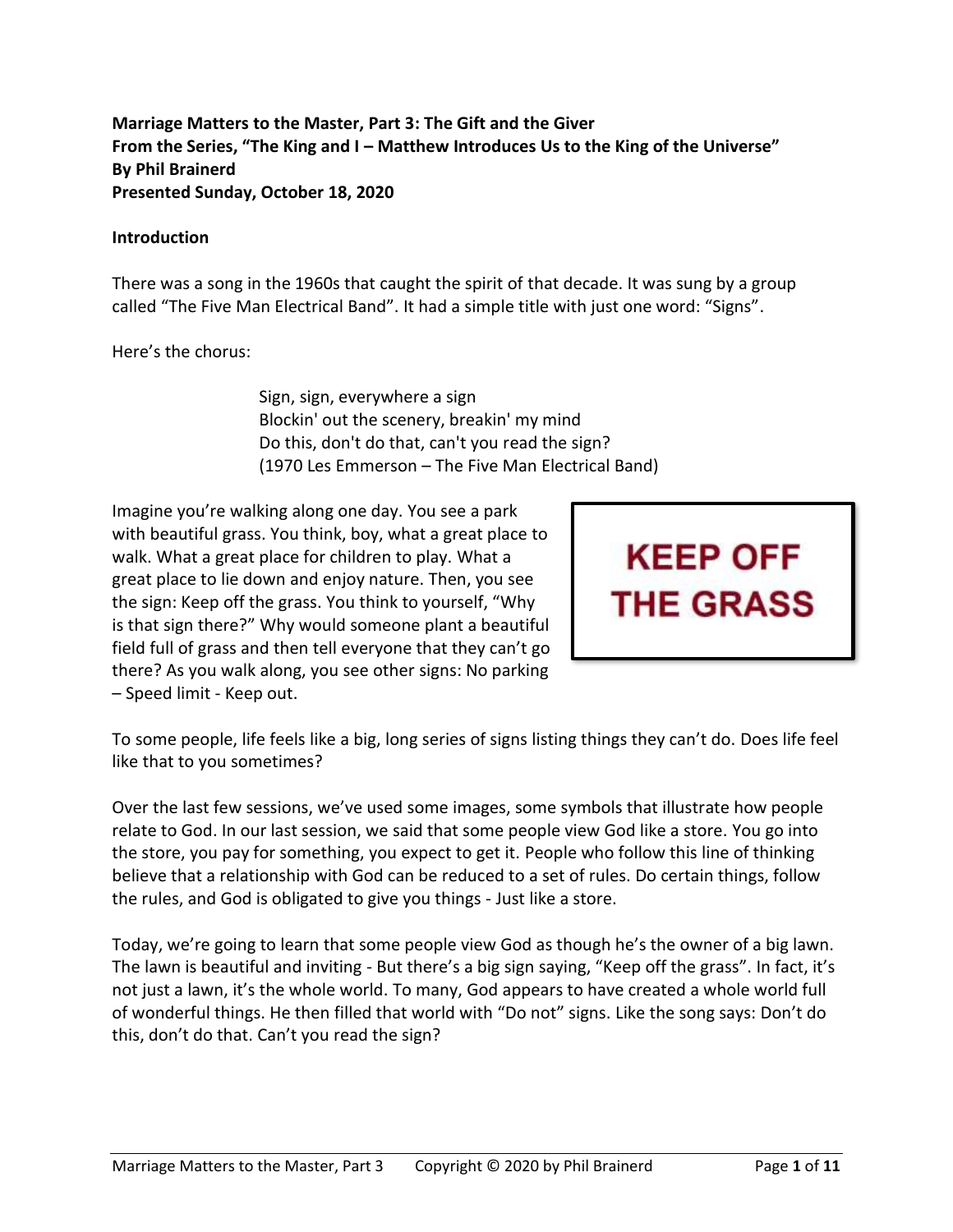There's a great 25 cent word: Curmudgeon. A Curmudgeon is a bad-tempered person, especially an old one. A curmudgeon cultivates a beautiful lawn and then spends all day yelling at kids to keep off. Sadly, many people think God is a curmudgeon.

Nowhere is this more apparent than with marriage and the things that come with it. In this session, we're going to delve more deeply into the topic of marriage. In our series, "What matters to the Master", Jesus tells us about things that matter to him. But he also tells us those things are under attack. So, our discussion today will have three parts.

- We'll expand on the idea of a gift, and a God who gives good gifts.
- We'll see how to better enjoy the gift of Marriage that God has given us.
- We'll see more ways that the gift has come under attack.

Let's start.

## **I. The Gift and the Giver**

Is God a store? In our last session, we learned that the answer is, no. God is loving and generous. He is a gift giver who gives away good and perfect things without expecting anything in return.

Is God a curmudgeon, the ultimate creator of "Keep off the grass" signs? Again, no. However, the good and perfect gifts he gives are sometimes complex. Here's why I say that.

Imagine that I give you a gift – a beautiful, ripe, perfect apple. Imagine though, that no one ever told you what to do with an apple. So, you leave it sitting on the table. You can partially enjoy it, because it looks nice. But, in order to fully enjoy everything that an apple offers, you need to do some work. You need to pick it up and take a bite out of it. You need to chew. If you do that, you will experience an explosion of flavor. Your body will begin to utilize the nutrition in the apple. It has vitamins and complex carbohydrates and fiber. I've heard there is likely truth in the saying, "An apple a day keeps the doctor away." But for all this to happen, you need to do some work. So, the gift of an apple is complex.

Add to this the entry of sin into our world. You know what happens if you leave the apple on the table for too long? Sure you do - It starts to get soft. Then it turns brown. Eventually, you can no longer eat it. Or maybe you don't watch it, and when you do get around to eating it, you find that some creatures have invaded your gift - slimy creatures. Apples are also fragile. You don't want to drop one. If you do, the process of turning brown speeds up a lot.

Apples are great. If you didn't know that, and I wanted you to enjoy your gift, I might create a sign. "You Shall eat your apple soon after you get it." I could add: "You shall bite into your apple." Or "You Shall chew your apple."

Maybe I would create a sign to indicate how fragile apples are: "You shall not drop Your apple"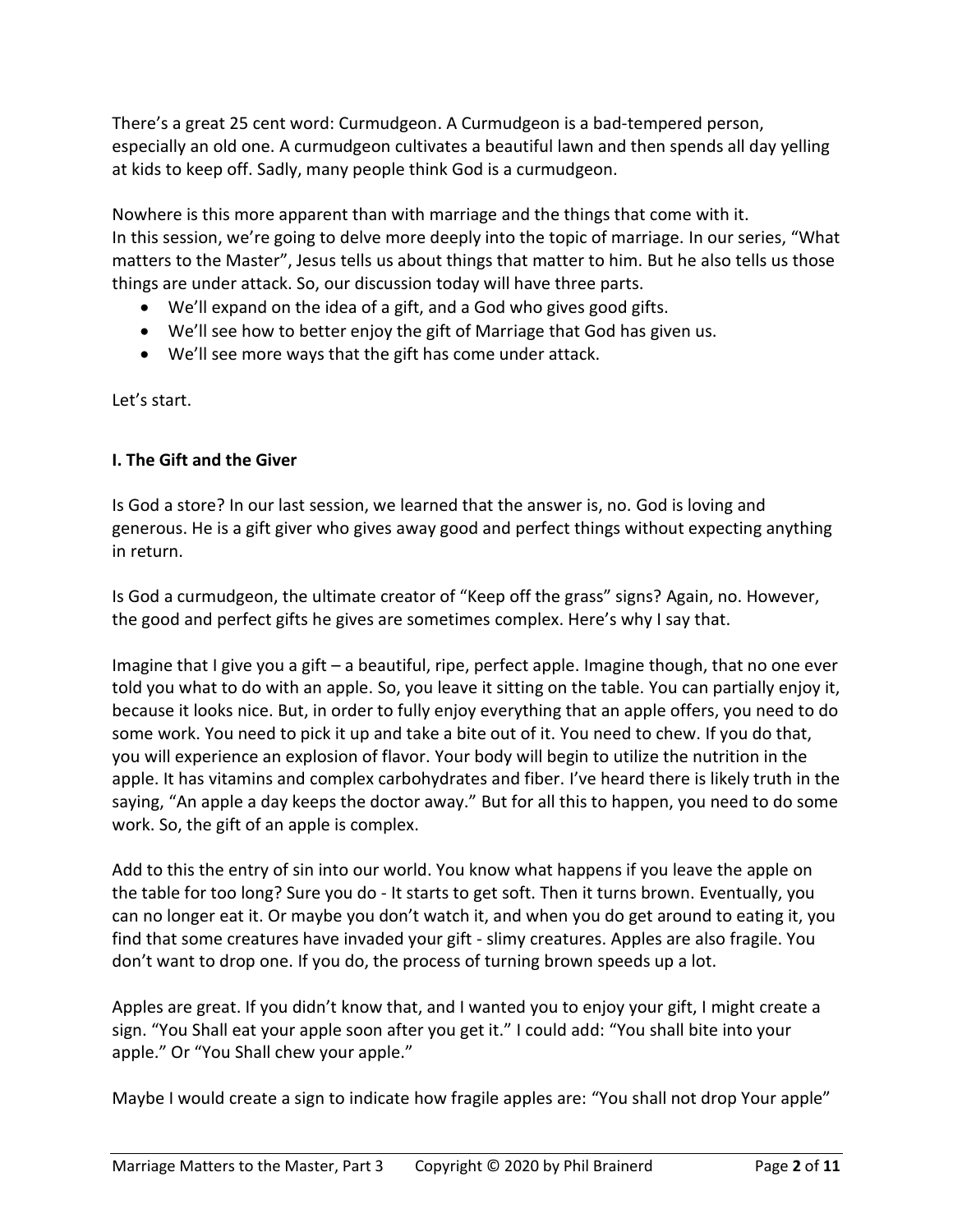Here's where the character of the giver comes in. A curmudgeon, a mean, selfish old man, might make all kinds of signs designed to keep special things for himself. *But a generous, giving man would make signs that are designed to help people enjoy his gifts.*

God is not a store, where people do good works to purchase things from him. God is not a curmudgeon, who creates beautiful things and then makes "Keep off the grass signs" for selfish reasons. God is generous and is the giver of good and perfect gifts. These gifts are sometimes complex, so because he wants us to enjoy the gifts to their fullest, he gives us rules.

The gift of marriage is like that. Let's look at some of the things he says about it. Let's look at some of the things that will help us to enjoy God's gift. We'll look at what to do, and what to avoid.

## **II. What to do (how to better enjoy the gift of Marriage that God has given us)**

Let's start with the things God tells to do.

#### **A. Understand the value of marriage.**

This is review from the first session, so if you've read that, follow along for just a bit.

So God created mankind in his own image, in the image of God he created them; male and female he created them. (Genesis 1:27)

We are created in God's image. We are not like any other created thing. Right after we're told that we're created in God's image, we're told that part of that image is being male and female. As we said in a previous session, "Gender matters to the Master". We reflect God's image without doing anything. But we reflect if in special ways when men and women relate to each other. More on that later.

28 God blessed them and said to them, "Be fruitful and increase in number; fill the earth and subdue it. Rule over the fish in the sea and the birds in the sky and over every living creature that moves on the ground." (Genesis 1:27)

We are to "increase in number". We are to multiply. So, Families Matter to the master.

And remember, God made multiplying fun. This is where we get the three-letter word: SEX. Here's a vitally important point: *Our sexuality was created by God.* It is a beautiful thing. It is not dirty. It is not embarrassing.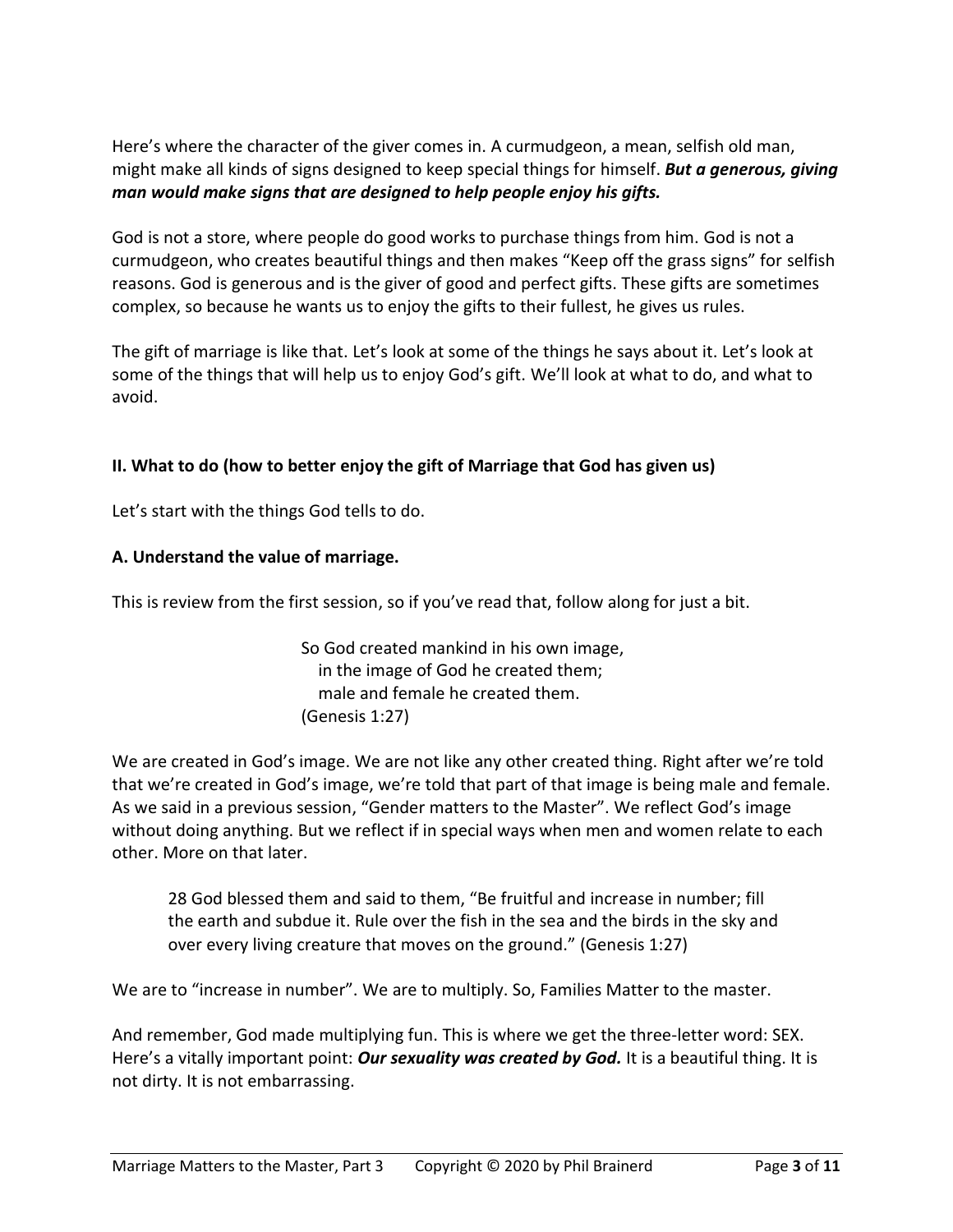I once heard a pastor say that, on his wedding night, he and his new bride knelt down by the side of the bed and thanked God for the wonderful gift that they were about to enjoy. That's a beautiful thought - And it's a totally biblical thought. Marriage is a wonderful gift where we reflect the image of God. Our sexuality is part of that wonderful gift.

Please know this: God smiles on what he creates. God smiles on people who enjoy his gifts in the ways that he directs.

Here are some things that he directs.

#### **B. Understand the boundaries of marriage.**

After we understand the value of marriage, we need to understand the boundaries of marriage. For our sexuality to be properly enjoyed, it is to be enjoyed without the bounds of marriage.

Marriage should be honored by all, and the marriage bed kept pure (Hebrews 13:4)

Our sexuality should only be enjoyed within the boundaries of marriage. Think of that "Keep off the grass" sign. Maybe the sign is there because the grass is newly seeded. So, it's delicate. Wait just a few more weeks, and the grass in that field will be a perfectly fine place to play and walk and whatever you want. It's just not ready yet. Marriage is like that.

Marriage is also powerful. Imagine fire in fireplace. It's warm, it's inviting, it's pleasant. Now, imaging fire in the curtains. That's bad – very bad. Your house may burn down!

To fully enjoy marriage, we must understand the boundaries of marriage.

Incidentally, I believe this is something we should tell our children about when they're young, before they've gotten all kinds of bad ideas. There's a Christian organization called "Focus on the Family". This organization provides great resources. Just type "focus on the family" and "Explain sex to children" into a browser and you'll get tons of help.

#### **C. Understand the requirements of marriage**

Next, we need to understand the requirements of marriage.

## **1) As a gift of God, marriage is best enjoyed by two people who are both dedicated to following Jesus.**

Do not be yoked together with unbelievers. For what do righteousness and wickedness have in common? Or what fellowship can light have with darkness? What harmony is there between Christ and Belial? Or what does a believer have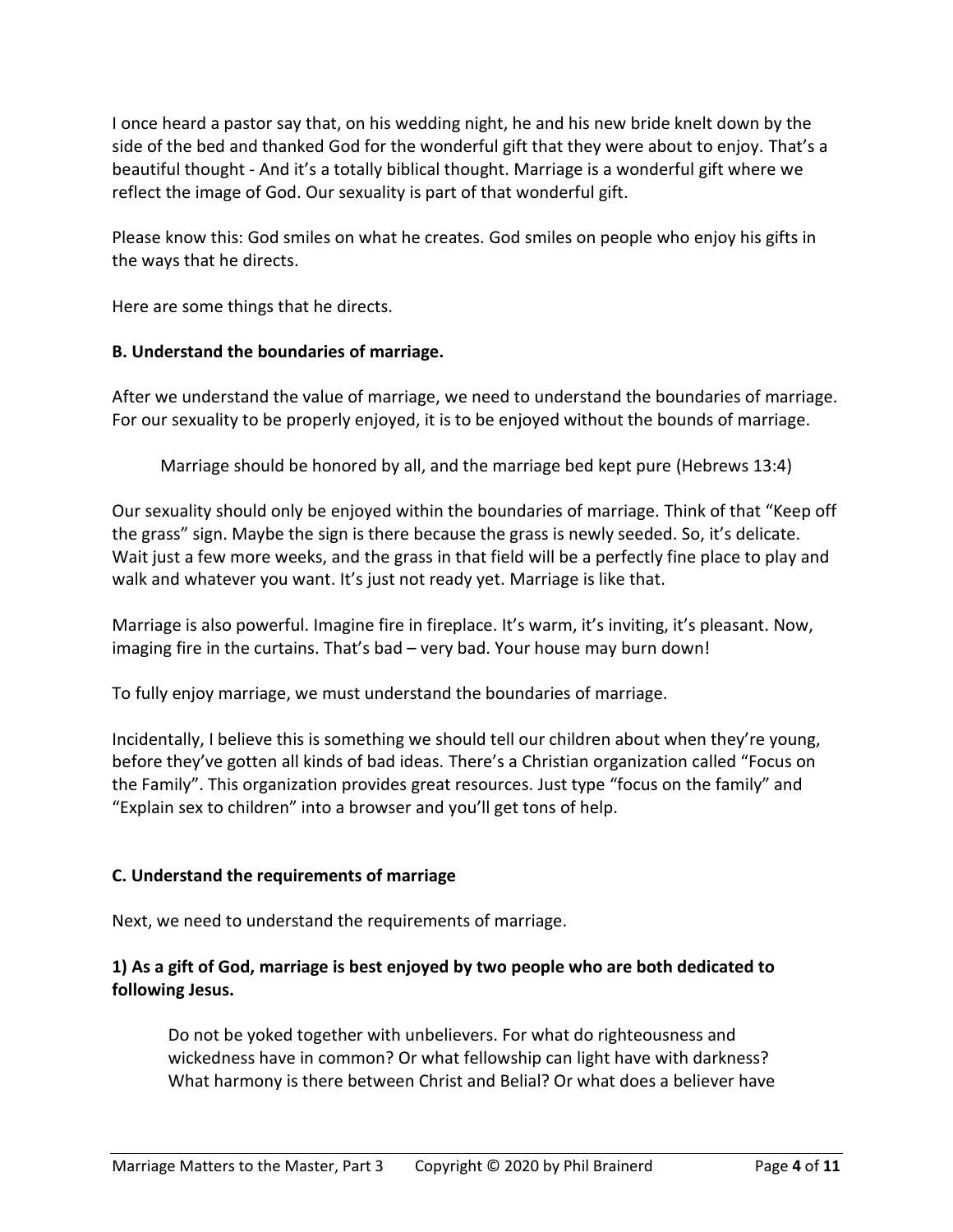in common with an unbeliever? What agreement is there between the temple of God and idols? (II Corinthians 6:14-16)

This is very strict, but very clear. When you become a true follower of Jesus, you leave behind the gods of this world. If your passion is following Jesus, you're not going to enjoy being married to someone who doesn't share that passion. This is not uppity or superior thinking. It has nothing to do with economic class or people group. It's not "don't marry someone who is beneath you". It means if you're passionate about something, you want someone else who is passionate for it, too. Some time ago, I shared an illustration of this, which I'll share again. Let's say that I'm a medical researcher, and I discover a pill that cures cancer. I'm very proud of my pill, and I tell everyone I meet about it. If someone has cancer and they take my pill, they will be cured. For the sake of illustration, let's assume this is true.

But let's say that everywhere I go, my wife follows after me and says, "My husband is a wonderful man, and I love him very much - but his pill doesn't work. Don't believe a word he says." That would be exasperating! That relationship would be under great stress.

Jesus did more than cure cancer. He triumphed over the grave. He offers a cure for death itself. Because of this, if you're a dedicated follower of Jesus, you want to know him better, and you want to tell others about him. If you're married to someone who doesn't believe what you believe, they're going to be constantly undermining you. That's a recipe for great pain.

This is something we need to teach our young people. I had a professor in seminary who took this very seriously. From the day his daughter was born, he started to pray for her future spouse. By the time his daughter was four years old, he had trained. He would ask, "Someday, when you get married, who are you going to marry?" She would answer, "A Christian". Then he would ask, "just any Christian?" She would say, "No, a dedicated and growing Christian."

So, this is something we need to take seriously on a personal level, and we need to teach it to our young people.

# **2) Marriage is for people willing to serve (submit to) each other.**

We can reflect God's image through service to others. Let's be reminded of what the Apostle Paul tells us in Philippians:

5 In your relationships with one another, have the same mindset as Christ Jesus: 6 Who, being in very nature God, did not consider equality with God something to be used to his own advantage;

7 rather, he made himself nothing by taking the very nature of a servant, being made in human likeness.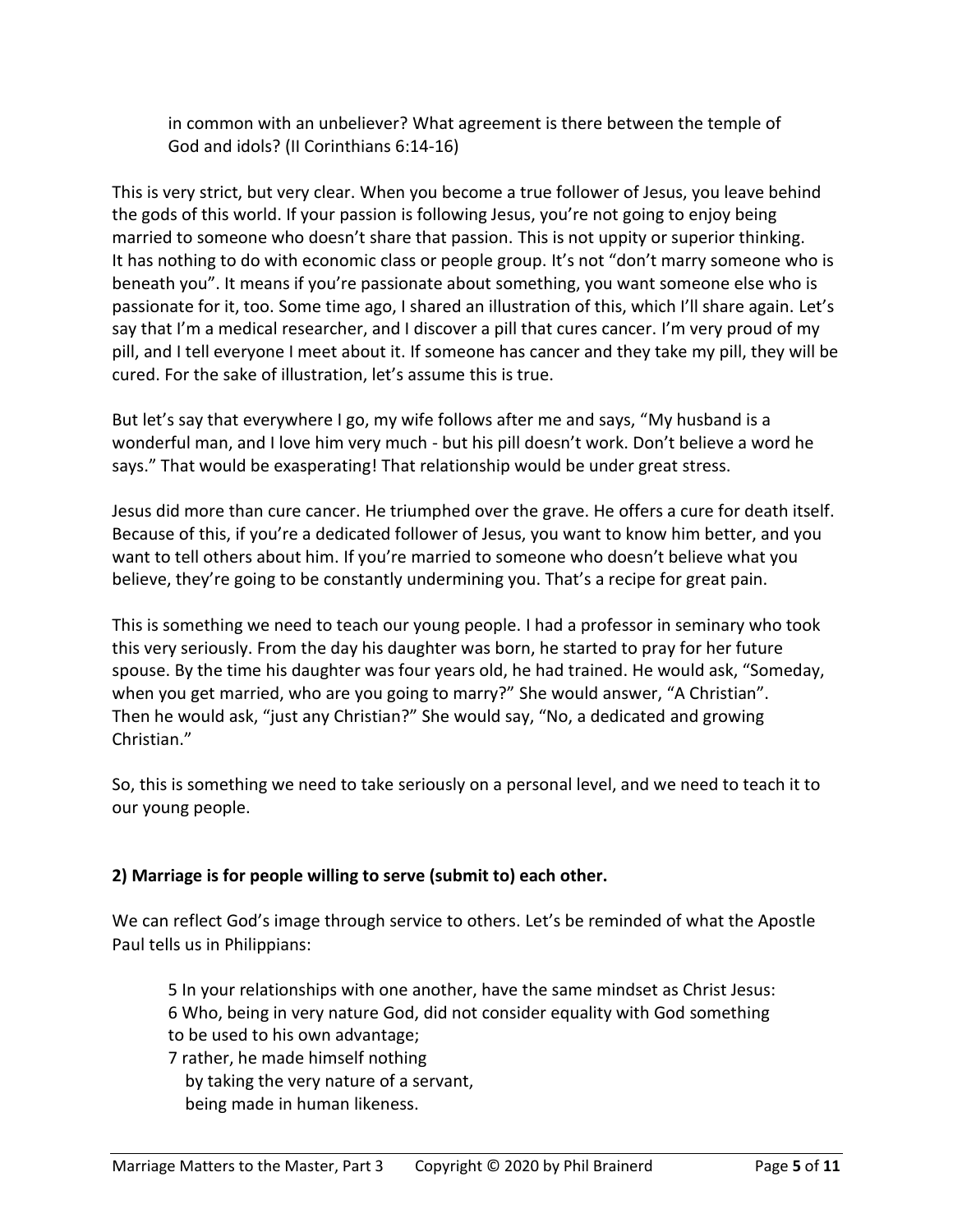8 And being found in appearance as a man, he humbled himself by becoming obedient to death even death on a cross! (Philippians 2:5-8)

Our Lord, who was God visiting the face of the earth, was a servant. He was so dedicated to serving others that he died on a cross. We can reflect God's image through dedicated service to others. There is no better opportunity for this than marriage.

Over in Ephesians, Paul laid out the pattern of roles in marriage. That passage requires special attention, so we'll look at it in detail another day. However, here's how it starts:

Submit to one another out of reverence for Christ. (Ephesians 5:21)

One of the reasons that we need two dedicated followers of Christ in a marriage is that no one else would understand this – It's only possible when the Spirit of God abides in the life of a person. When this happens, we can see wonderful things for God.

It's also practical. There is a Christian psychologist named Larry Crabb. He uses this illustration: Imagine that you have two fleas. Fleas live by sucking blood out of an animal. Let's say both fleas live on a dog. You will have two fat, happy fleas. But now let's say there is no dog. The two fleas only have each other. So, they suck each other dry. The result is two, famished, very hungry, and very unhappy fleas.

That's a colorful image - It's not meant to be perfect. But the idea is this: If you have two people who are nourished spiritually by God, they can serve their spouse and others. If you have two people who don't have God, they can only take from each other. They suck each other dry. When they've both reached the end, the only thing they can do is give up. They either break up and find someone else, or they live desperate, empty lives.

So, here are the things we need to do to enjoy the gift of marriage:

- Understand the value of marriage
- Understand the boundaries of marriage
- Understand the requirements of marriage.

At this point, we need to mention two things. Earlier, we talked about God's gifts being complex. We also talked about the fact that we live in a broken world. When complexity, sinfulness, and the gift of marriage meet, two things happen.

### **1) Singleness.**

Not all people are given the opportunity to enjoy God's gift of marriage. This happens for 3 reasons.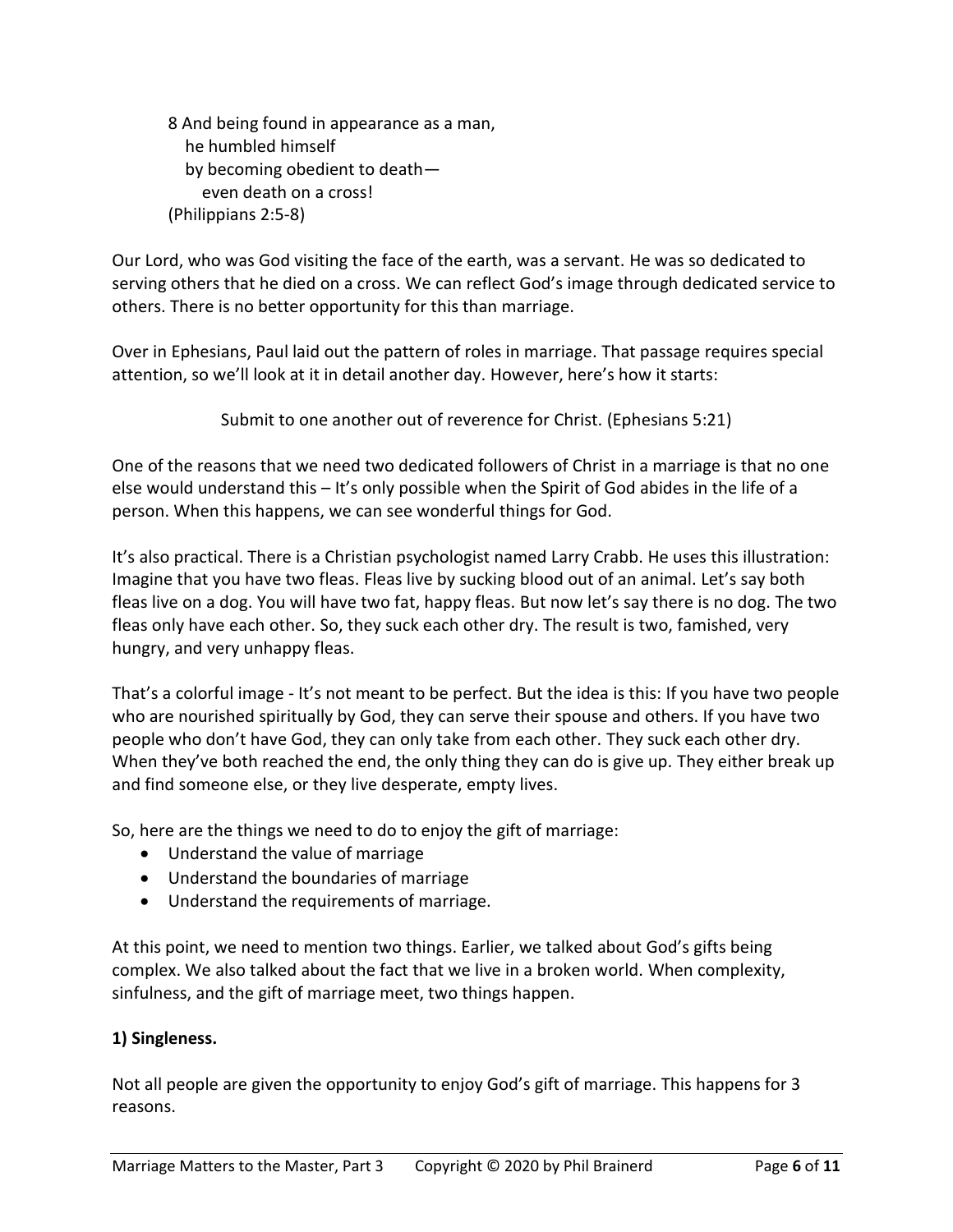## *A. They're set apart by God.*

Note: This has nothing to do with sin. This was in fact the case with our Lord Jesus, and others like the apostle Paul. Sometimes God has a special path for people that is outside the norm. There is nothing wrong with this. In fact, like any other special calling, it's a wonderful thing. When this happens, God gives people special provision.

#### *B. Through not fault of their own, some people are not asked to be married.*

This is because of a sinful world, not because these people are sinful. I once heard of a professor who had a number of single female students. He referred to them as the "GLUB CLUB". The word "GLUB" stands for "God's Little Unclaimed Beauties."

#### *C. Some people have failed in the task of character development.*

In other words, yes, this is part of sin on their part. I once new a young lady in a Christian single group who was asked to describe what she wanted in a future spouse. She said, "I want a mature spiritual man." She then added, "I'm tired working – I'd like him to make enough money for me to stay at home if I want." "I'd love for him to be a good dancer." "He should play tennis." "I like to sail." The list went on. This young lady never confronted the fact that she was a fantastically selfish individual. She saw marriage *not* as an opportunity to love and serve someone else. She clearly saw marriage as someone else having the opportunity to love and serve her - And she was ready to suck them dry when she accomplished her goal of marriage. Some people need to face their sin before they can be married.

### **2) Broken Marriages**

The second things that happens when the complex gift of marriage meets a broken world is broken marriages.

There may be some people who have been patiently following along during our whole threepart discussion about marriage. They've been thinking, "I or someone I know is stuck in a bad marriage or has been divorced." They may not let the words come out of their mouths, but they want to say, "Wipe that Pollyanna grin off your face and start talking about reality, please."

Well, in a sinful, broken world, not everyone gets to fully enjoy the gift of marriage. I am sorry to say that I know people who did a lot of right things in preparing for marriage, but who still saw their marriage fall apart.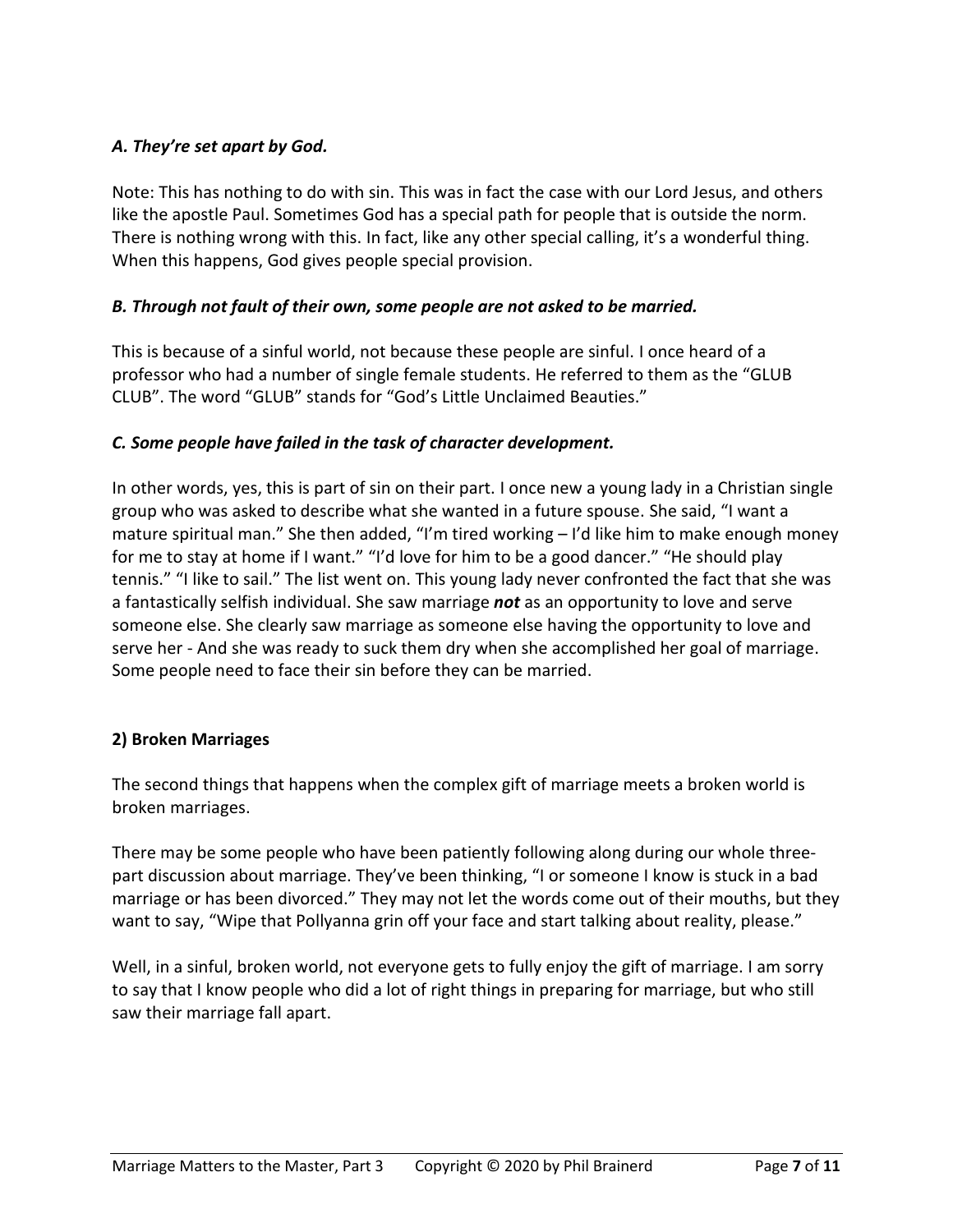I have three responses:

#### **a. Don't forget the ideal.**

Although we can't guarantee a perfect marriage, we can get a higher number of good marriages by properly preparing people. We can teach people to seek only other believers. We can teach our young people about the proper role of sexuality. We can do things like have pre-marital counseling when people want to be married.

### **b. Because we value marriage, we can encourage people to come to God when they have problems.**

You would be amazed at what you can do if you invite God into a marriage and get proper counsel. Don't wait until you're feeling so much pain, that you're ready to do something desperate!

### **c. We can view even the toughest of times as opportunities for growth.**

This sounds idealistic, but please consider it. We mentioned that our God came to earth to serve others. He served to the point of death. There are plenty of people on this earth that Jesus serves, but who give him little back. He still loves them and serves them anyway. I know this sounds hard, but maybe God is offering you an opportunity to meet him in a special way. Sometimes, we know God through suffering. Know that when God calls you to suffer, he will never leave you or forsake you. The gift of marriage is complex. If someone is stuck in a bad marriage, God can help them to make it. If someone has lost a marriage through divorce, God can heal.

This is where the body of Christ comes in. We need to be there for each other. Please contact us if you need help in this area.

Now we move on to our last point.

#### **III. What to Avoid**

Let's talk about more signs. You're continuing the walk that we started at the beginning of our discussion. The next sign you see says this: "Keep out". You begin to think, "Is this some selfish person who owns something wonderful? A beautiful property? A wonderful garden? Something great that they don't want to share? Is this a curmudgeon?

But let's say, instead of just keep out, you see a sign with the following words: Danger – High voltage – keep out. Ah, that's different. Electricity is a wonderful thing. It powers our lights and appliances. It cooks our food and warms our homes. But, in order to have it you need generators and high-tension wires and transformers, and all kinds of things that could kill you if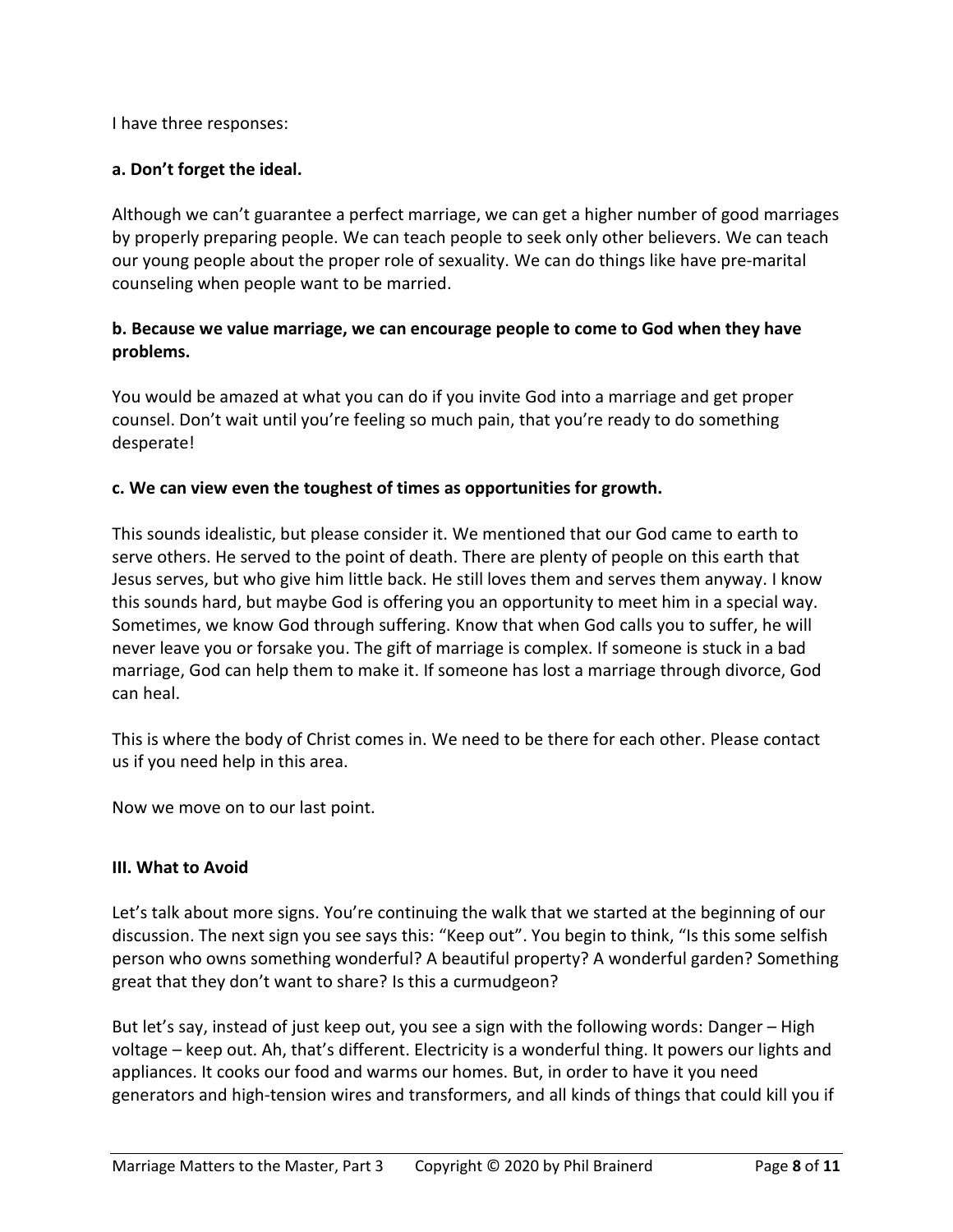you touched them. So, someone put up a sign to warn you. *That someone cares about you and other people.*

Sometimes, complex gifts come with warnings - Warnings about what happens when they're used incorrectly.

In the same way, the loving God, the great gift giver, has given us the gift of marriage. And he has warned us that it has come under attack. When it comes under attack, bad things happen. There are places in the Bible where lists of sins occur. At the end of one list, God says this:

Keep all my decrees and laws and follow them, so that the land where I am bringing you to live may not vomit you out. (Leviticus 20:22)

When we looked at the fact that human life matters to the master, we looked at the Story of Cain and Abel. When Cain murdered his brother, God told him that his brother's blood cried out from the earth (Genesis 4:10). The same is true for sexual sin. We may think that God doesn't see but he does. And when he created out world in his infinite wisdom, he created a cosmic link between the earth and our sin. Sin piles up. When the piles get too big, things erupt. They break. So, God warns us with a list of sins to avoid. They're just like the sign, "Danger – High voltage - Keep out".

We started this section with a warning about adultery.

You have heard that it was said, 'You shall not commit adultery.' 28 But I tell you that anyone who looks at a woman lustfully has already committed adultery with her in his heart. (Matthew 5:27-28)

How serious is adultery?

And if your right hand causes you to stumble, cut it off and throw it away. It is better for you to lose one part of your body than for your whole body to go into hell. (Matthew 5:30)

How serious is this? Hell – that's how serious this is.

We just read that adultery is deeper than the physical action. It's lust in the heart. Today, lust takes different forms. One of the most deceptive is pornography. Today, pornography is all over the Internet. The Focus on the Family sites provides a horrifying statistic: "Seventy percent of boys and twenty-three percent of girls have spent more than 30 consecutive minutes looking at online pornography on at least one occasion." ("Digital Pornography Addiction" by Timothy Allen, 2016)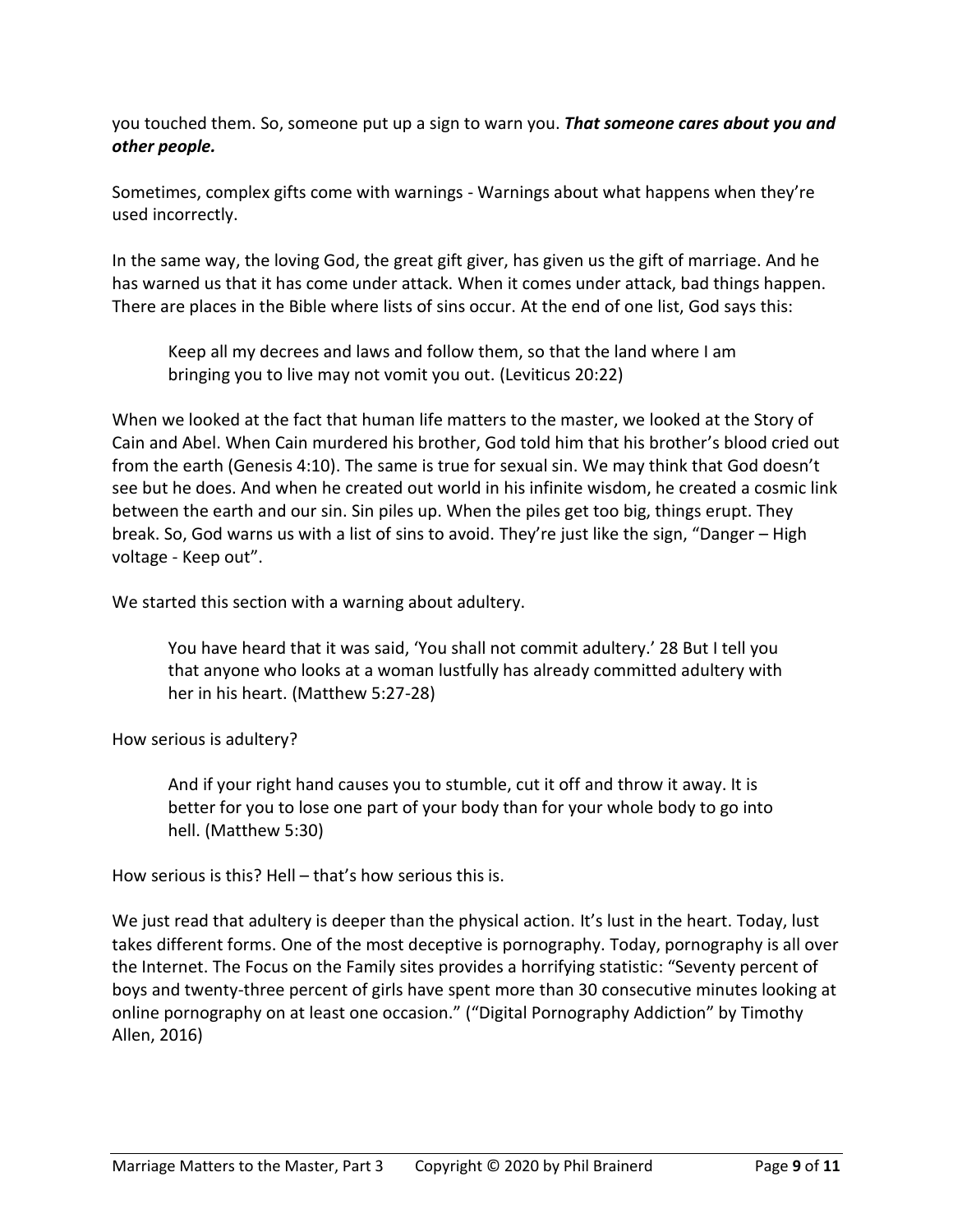People seem to think, "I'm not committing sexual sin  $-1$ 'm just thinking about it." Jesus warned us that sexual sin is a matter of the heart as much as the physical action. So, adultery is a terrible problem. Pornography is also a terrible problem.

At the other end of the spectrum from pornography is real, professional sex. Prostitution is a problem in our country and our world. What's really frightening is forced prostitution, also known as human trafficking. The numbers on this are terrifying. In an article from July of 2019, USA Today reported that there are an estimated 4 million victims of sex trafficking in the world. Four million. ("13 sex Trafficking statistics" Cara Kelly, USA Today, July 29, 2019)

Now, most people agree that adultery and prostitution are bad. A big problem comes with sexual sins that are becoming accepted and even popular. Remember, God created people male and female. That's why we believe: Gender matters to the master

God's image is reflected partially through gender (Genesis 1:27). God created humans as male and female. Men and women join together in marriage. But this too, is under attack.

Today, we not only see homosexuality practiced, we have legal gay marriage. We have people suggesting that there are more than two genders. In fact, as of 2014, ABC news reported that Facebook was offering 58 possible ways that people could identify their gender. ("58 Gender Options for Facebook Users", Russel Goldman, 2/13/2014 ABC News)

The list goes on. We could spend a lot more time on this, but for now we'll have to say that humans have found all kinds of ways to attack God's gift of marriage. And the results are devastating.

I don't bring this up because I want you to hate people. People who practice these things are our mission field. They need to learn about the great gift giver. They need to learn that God loves them, and that he forgives people who sin against him, no matter what form that sin takes. On the other hand, we need to warn people that they are in terrible danger. If they continue to sin against God, if they don't repent and seek God's forgiveness, there is a terrible penalty.

Let's pull this all together.

### **Conclusion**

Today we've learned that God is not a curmudgeon. He's not a mean old man who created a world full of wonderful things and then created a lot of rules that are the equivalent of "Keep off the grass". God is good and generous. He is the giver of good and perfect gifts.

One of those gifts is marriage. However, marriage is complex. So, God gives speaks to us in his Word. He tells us things we can do to enjoy that gift. He tells us things to avoid.